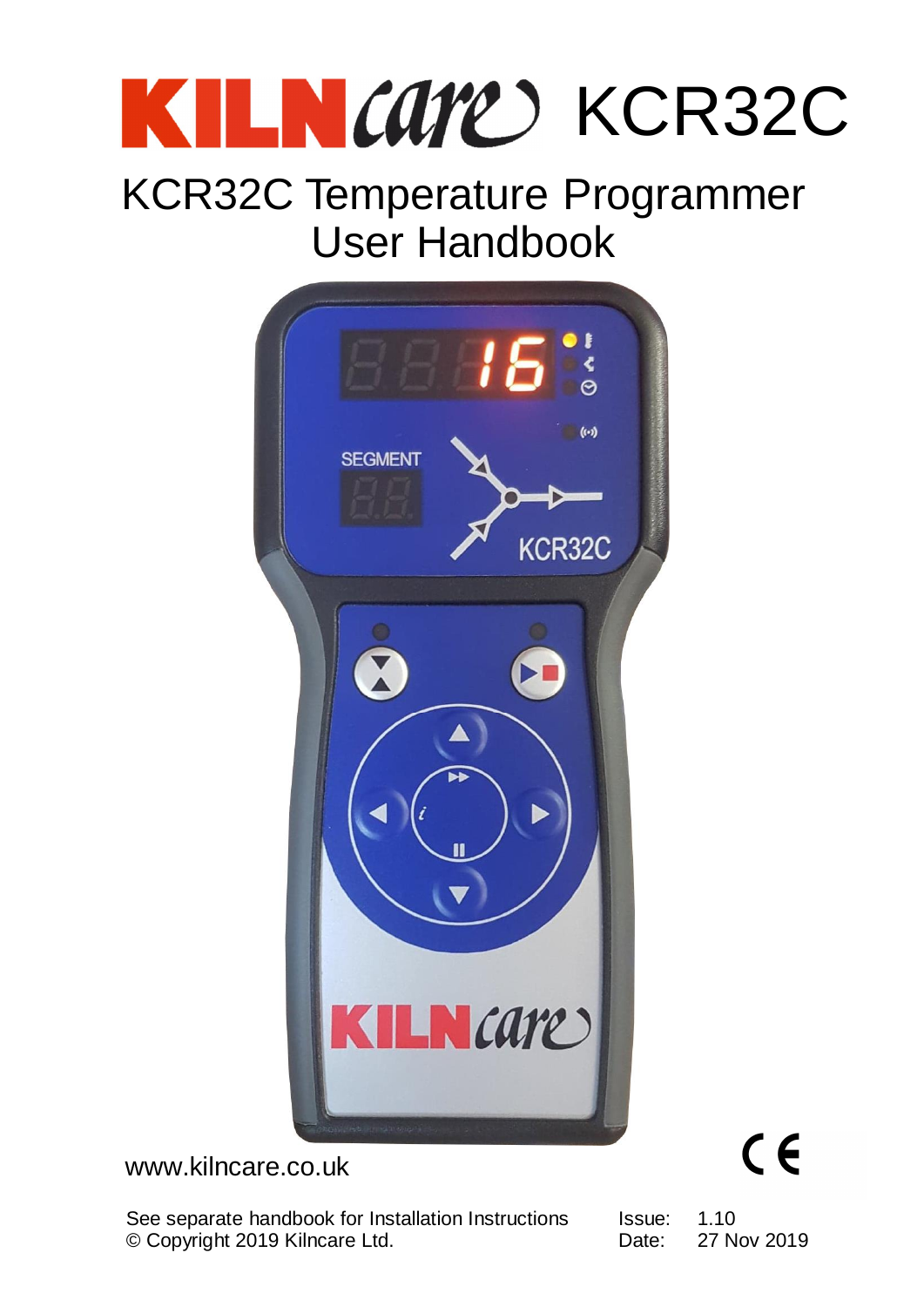### **At a Glance**

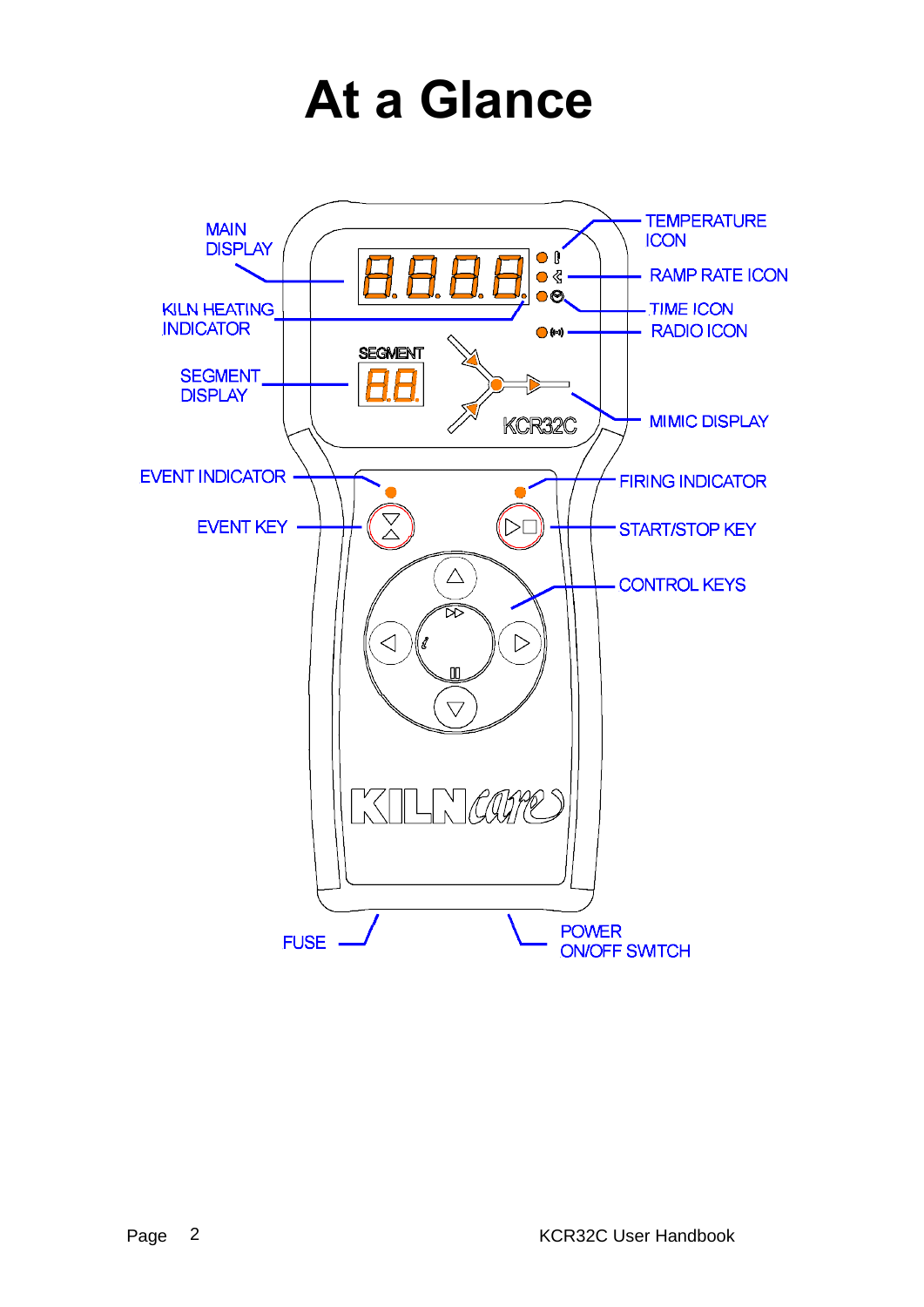# **Quick Start Guide**

| Switch on & wait for kiln temperature display                                                                        |  |  |  |  |  |  |  |
|----------------------------------------------------------------------------------------------------------------------|--|--|--|--|--|--|--|
| To run a firing program set up previously press<br>$\blacksquare$ key<br>the                                         |  |  |  |  |  |  |  |
| To stop the firing at any time press the<br>key<br>again                                                             |  |  |  |  |  |  |  |
| To review firing data press the<br>key to enter<br>the programming mode                                              |  |  |  |  |  |  |  |
| To change firing data press the<br>8 <sub>1</sub><br>keys to<br>change the displayed value                           |  |  |  |  |  |  |  |
| Use the key again as necessary to step to<br>the next firing value or segment to be reviewed<br>or changed           |  |  |  |  |  |  |  |
| To mark the end of a program set a ramp rate to<br>End with the<br>key                                               |  |  |  |  |  |  |  |
| To exit the programming mode either wait 20<br>seconds or press the ■ key to start firing                            |  |  |  |  |  |  |  |
| If the keyboard is locked then press the<br>8 <sup>2</sup><br>keys together & hold down for 5 seconds to un-<br>lock |  |  |  |  |  |  |  |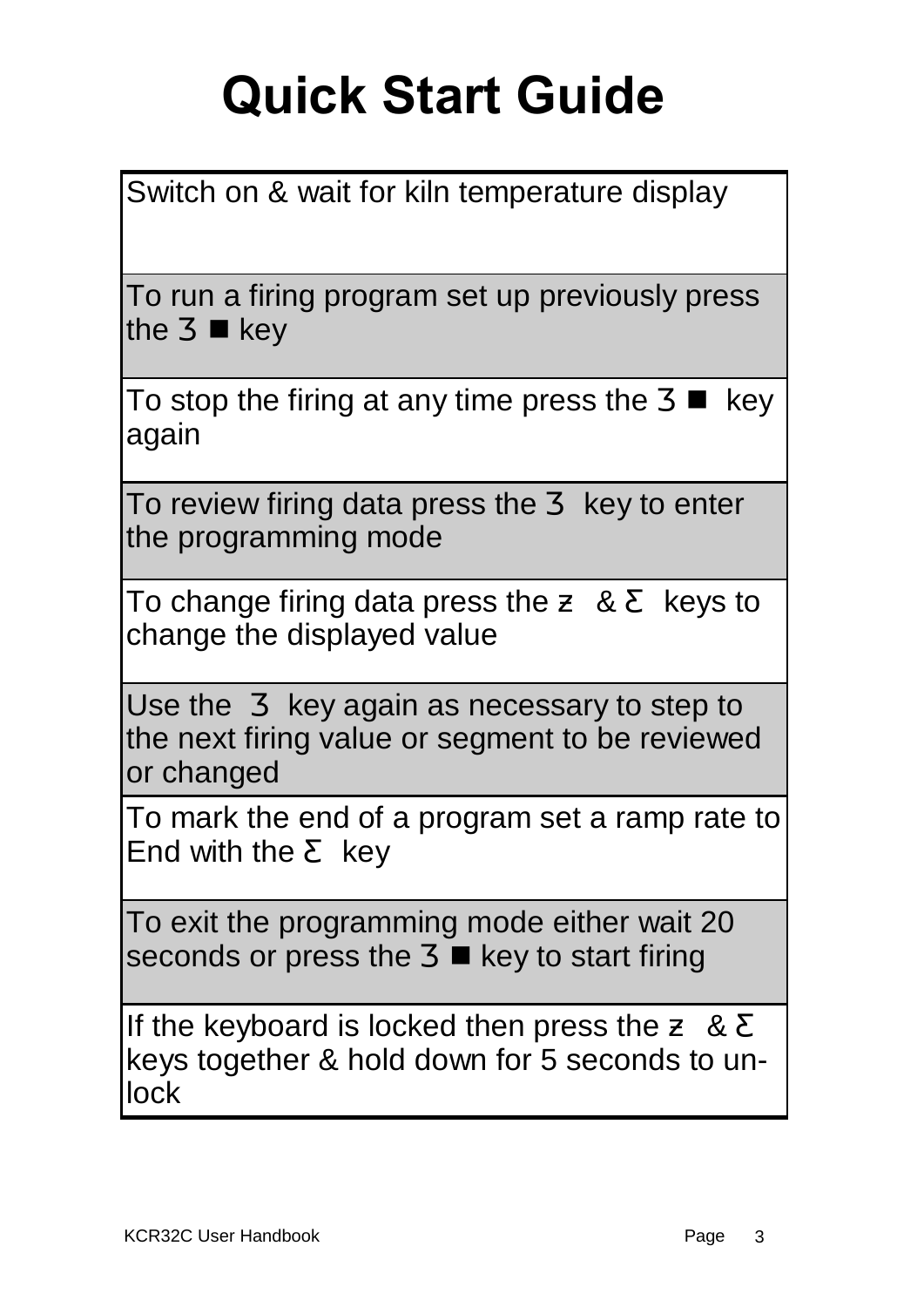### **Contents**

| Sample Ceramics Programs15 |  |
|----------------------------|--|
| Sample Glass Programs 16   |  |
|                            |  |

### **Features**

- · 16 programs each with up to 32 segments
- · 1 controlled heating / cooling ramp + soak per segment
- · Soak periods up to 99 hours 59 mins
- · Ramp rates from 1 to 999°/hour + FULL
- · Ideal for glass or ceramics use
- · Programs can be altered while firing
- · Program pause and advance facilities
- · Keyboard lockable
- · Delayed start facility up to 99 hours 59 mins
- · Power failure recovery
- · Energy used display
- Setpoint display
- · Alarm buzzer & alarm output
- °C/°F operation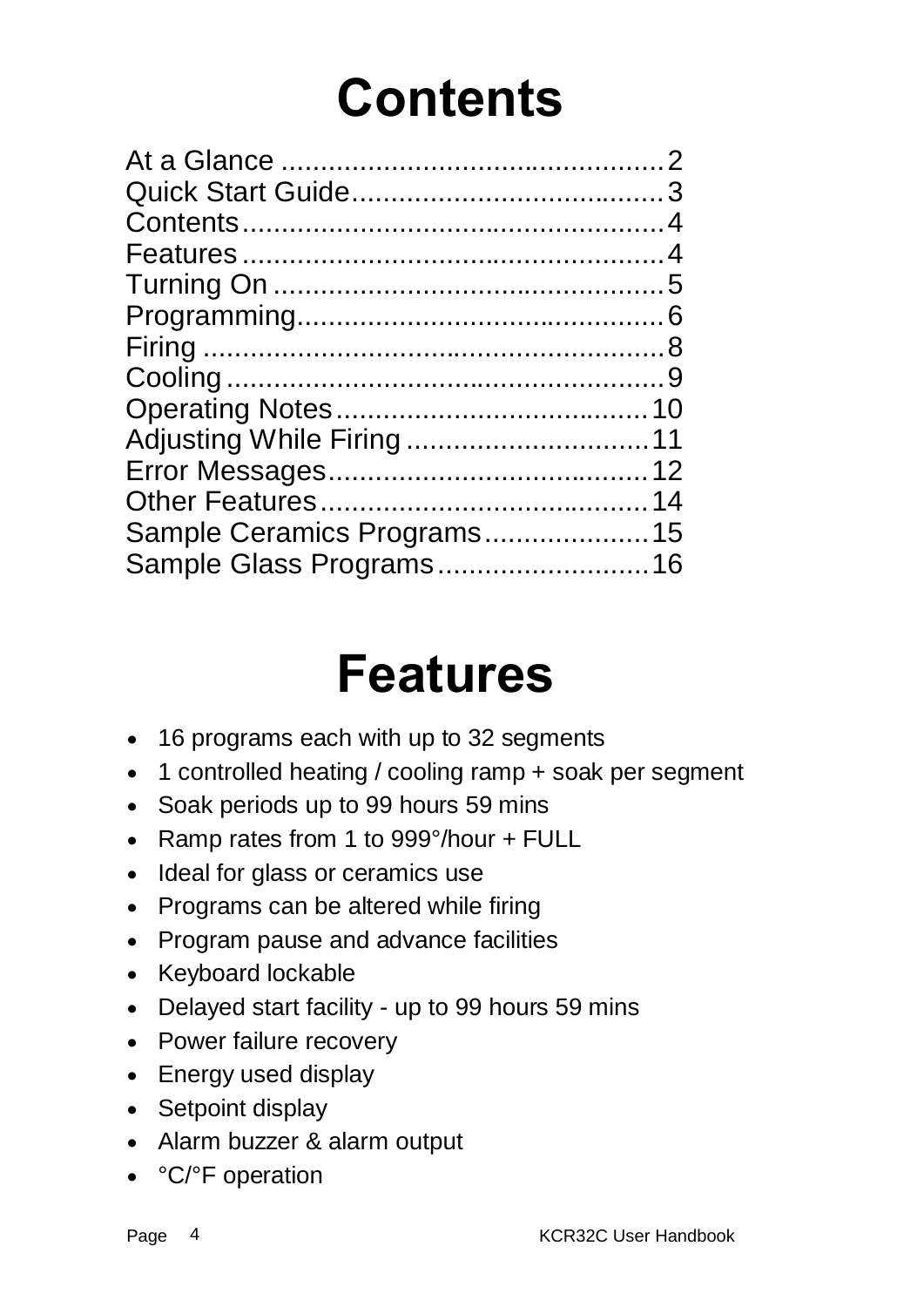# **Turning On**



When turned on the KCR32C performs a display test by lighting all of the display segments and illuminating all of the front panel indicator lamps.



The version number of the software embedded within the KCR32C is now displayed. If you need technical support you might be asked for this code together with the serial number.



Next displayed is the thermocouple type setting. This should match the type of thermocouple fitted to the kiln and can be R, S, K or N type (r,S,H,n).



The final display will show the kiln temperature. All other lamps should be off.



If pressing any key causes LOC to appear then the keyboard has been locked. This is an anti-tamper feature. Press the & keys together & hold down for 5 seconds to unlock.



This now shows that the keyboard is UN-LOCKED. To re-lock the keyboard press the & keys together & hold down for 5 seconds.

If any mimic panel lamps are on then the KCR32C is firing. To stop the firing press the  $\blacksquare$  key.



During firing the right-hand decimal point will light to show when heating power is being applied to the kiln.



Note: During power up the SEGMENT display shows the operating units (°C/°F) of the KCR32C (Installer adjustable).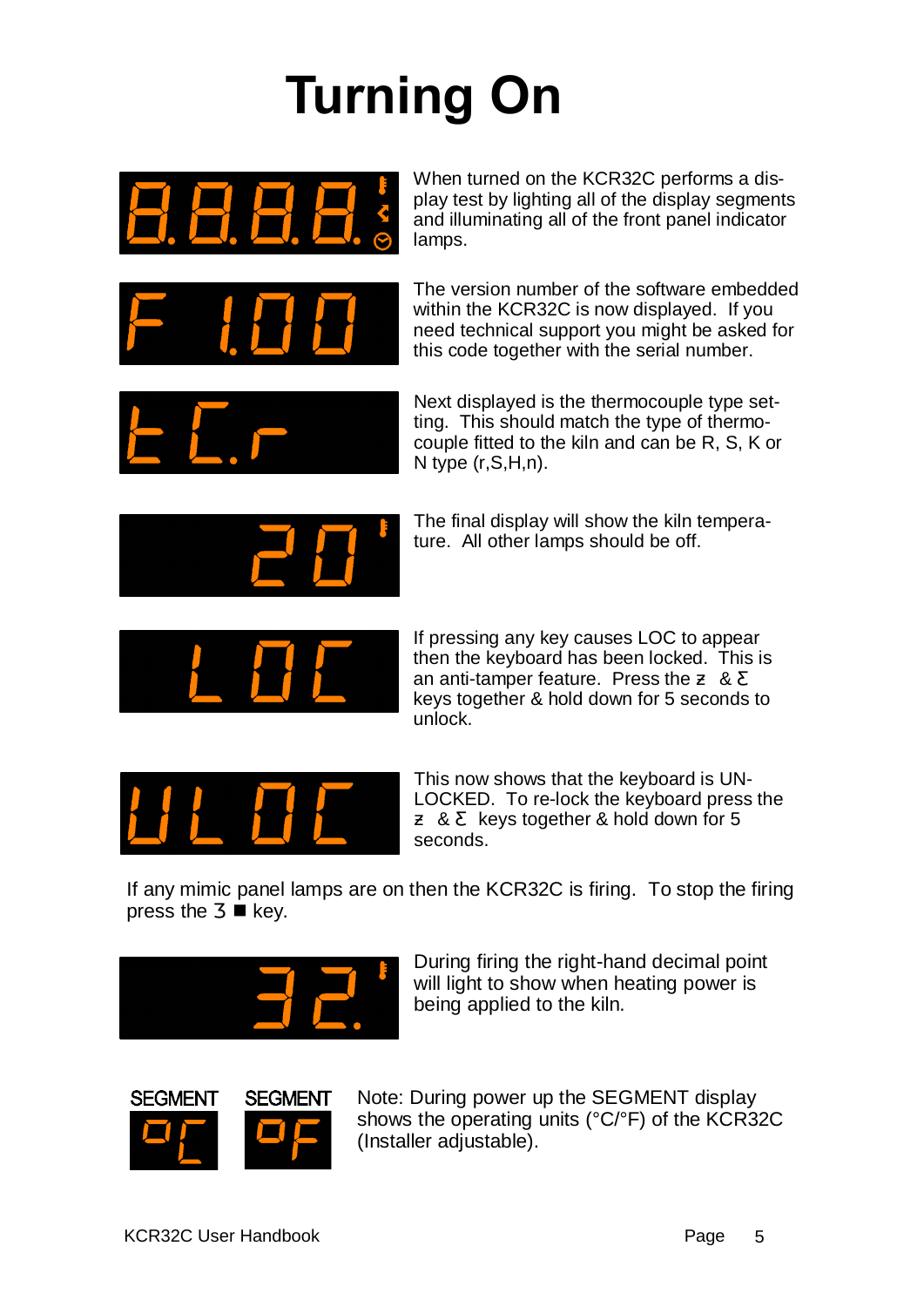### **Programming**



A KCR32C firing segment comprises a ramp followed by a soak period. Two segments can be used for simple firing (biscuit firing for example) or several segments can be used per program for complex firing (crystal glazing or glassmaking for example).

The KCR32C ramps the kiln temperature at the required ramp rate until the kiln reaches the soak / target temperature. It then soaks (dwells) at the soak temperature for the soak period. It then runs the next segment until the end of the program is reached.

The KCR32C is capable of both positive (heating) ramps and negative (cooling) ramps - as used in glassmaking for annealing. The type of ramp is clearly shown on the mimic display during firing.

The ramp rate is settable in the range 1°/hour to 999°/hour or FULL (full power) or End (end of program).

The soak / target temperature is settable over the range 0 to 1400°C (2552°F).

The soak period is settable over the range 00.00 (no soak) to 99 hours 59 mins.

#### *Note: during soaking the KCR32C display alternates every 15 seconds between kiln temperature and soak period remaining.*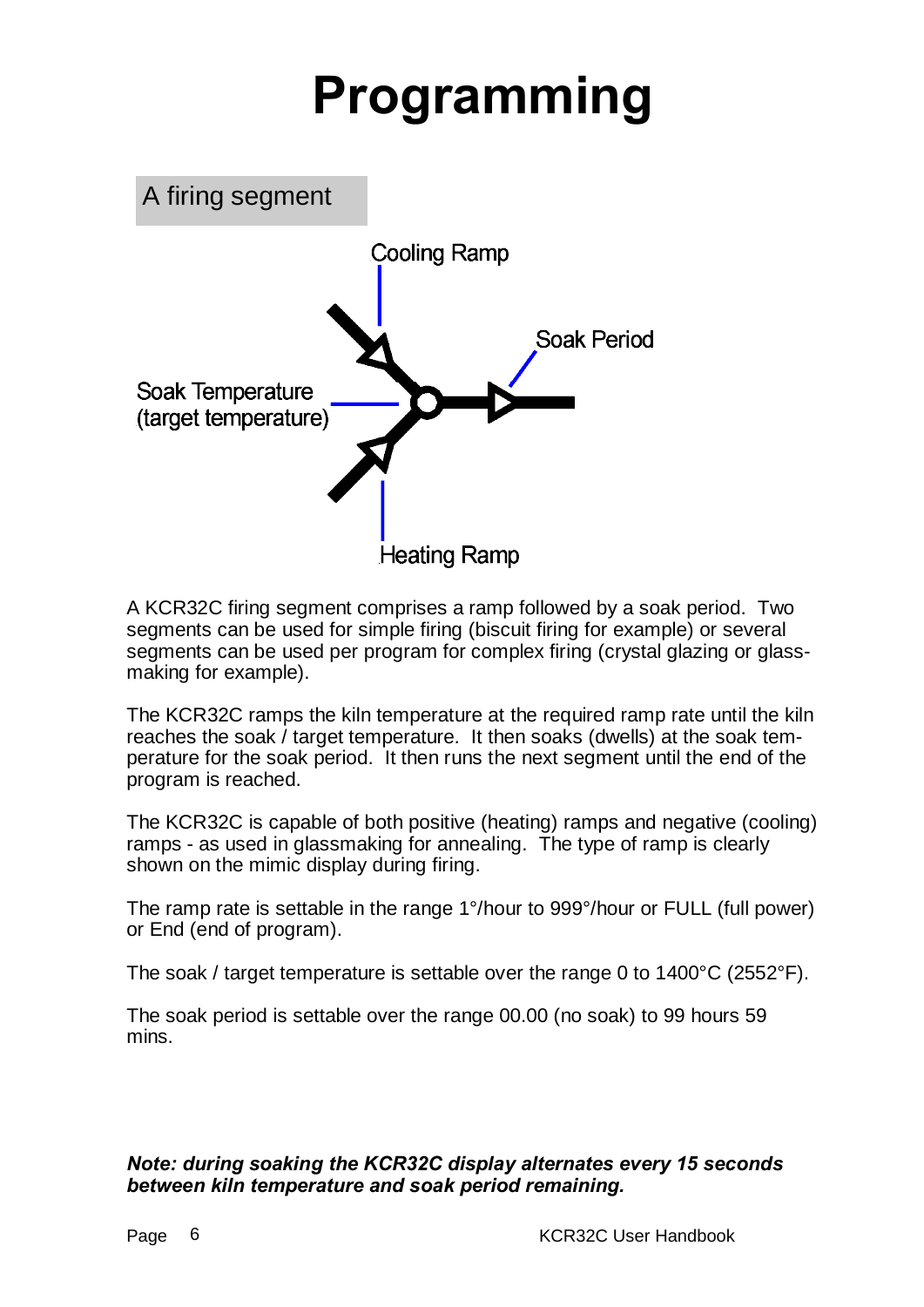#### Altering a program



When not firing there are no indicators lit on the mimic panel, the run indicator is off and the display shows the current kiln temperature.

The controller settings can be reviewed by pressing the key.



The first push of the key flashes the program number display. The required firing program can now be selected with the & keys.

*Note: holding down the ▲ or ▼ keys causes rapid change of the displayed value.*



The next push of the key displays the ramp rate in the range End, 1-999°/HR or FULL. This can be altered with the & keys. The heating ramp or the cooling ramp indicator on the mimic panel will flash. End marks

the end of the program. FULL heats or cools as fast as possible.



The next push of the key displays the soak temperature. This can be altered with the & keys. The soak temperature indicator on the mimic panel will flash.



The next push of the key displays the soak period in hours:minutes. This can be altered in the range 00:00 to 99:59 with the & keys. The soak period indicator on the mimic panel will flash.



**SEGMENT** The next push of the key increments the segment number digit and firing data for the next segment can be entered.



Program data entry is terminated if End is selected for a ramp rate with the key. Program data entry is also automatically terminated if the maximum number of segments have been entered.

*Note 1: available ramp rate displays are: End, 1 ... 999 & FULL. If End is shown but another segment is required then push the ▲ key to obtain the required ramp rate (in the range 1°/hr to 999°/hr). If full power is required then push the ▲ key until FULL is displayed. To mark the end of the program push the▼ key until End is displayed*

*Note 2: to exit programming without cycling through all of the above steps wait 20 seconds without pressing any keys - the KCR32C will revert to the idle display. Alternatively press the* n *key to exit programming and to begin firing immediately.*

*Note 3: the ◄ key can be used to reverse through the programming steps to correct errors or to exit programming mode.*

#### KCR32C User Handbook **Page 7**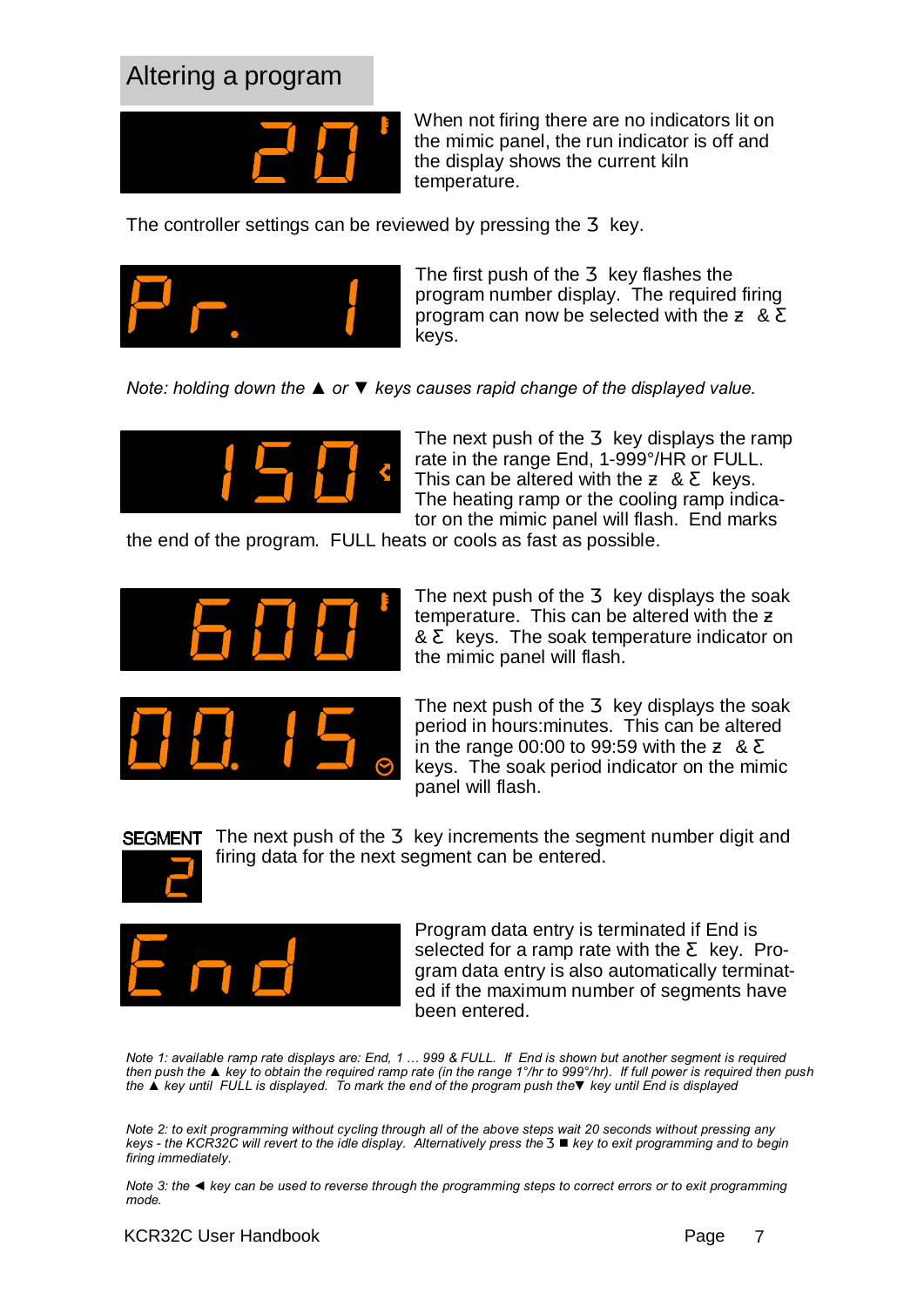### **Firing**

To start a firing press the  $\blacksquare$  key. The firing indicator lamp will flash.



With the firing indicator flashing an optional start delay up to 99 hours: 59 minutes can be entered with the & keys.

After 5 seconds, or immediately if the  $\blacksquare$  key is pressed again, the firing will commence and the firing indicator lamp will remain lit.

To stop the firing prematurely at any time press the  $\blacksquare$  key again. The firing indicator lamp will go out.

*Hint: it is good practice to check that the program is correct by pressing the ► key & checking the program number & program contents before pressing the* **►**n *key to start a firing. It is also a good idea to have a written record of the contents of the firing programs kept and displayed near the kiln especially if there is more than one user of the kiln.*

*Note: during ramping the KCR32C will perform either controlled heating or controlled cooling - as indicated on the mimic display. During soaking the KCR32C display alternates every 15 seconds between kiln temperature and soak period remaining. At the end of each segment the segment number display will be incremented.*

*Information: The KCR32C operates by calculating the amount of energy required by the kiln every 30 seconds (installer adjustable). If for example 40% of full energy is required to maintain a particular ramp rate or a particular soak temperature then the KCR32C will apply heating power to the kiln for 12 seconds every 30 seconds. The kiln heating indicator will light for 12 seconds every 30 seconds. If the kiln has a mechanical contactor then a loud click will be heard both when the kiln heating indicator lights up and when it goes out. If full heating power is required then the kiln heating indicator will remain lit. If full cooling is required the kiln heating indicator will remain off.*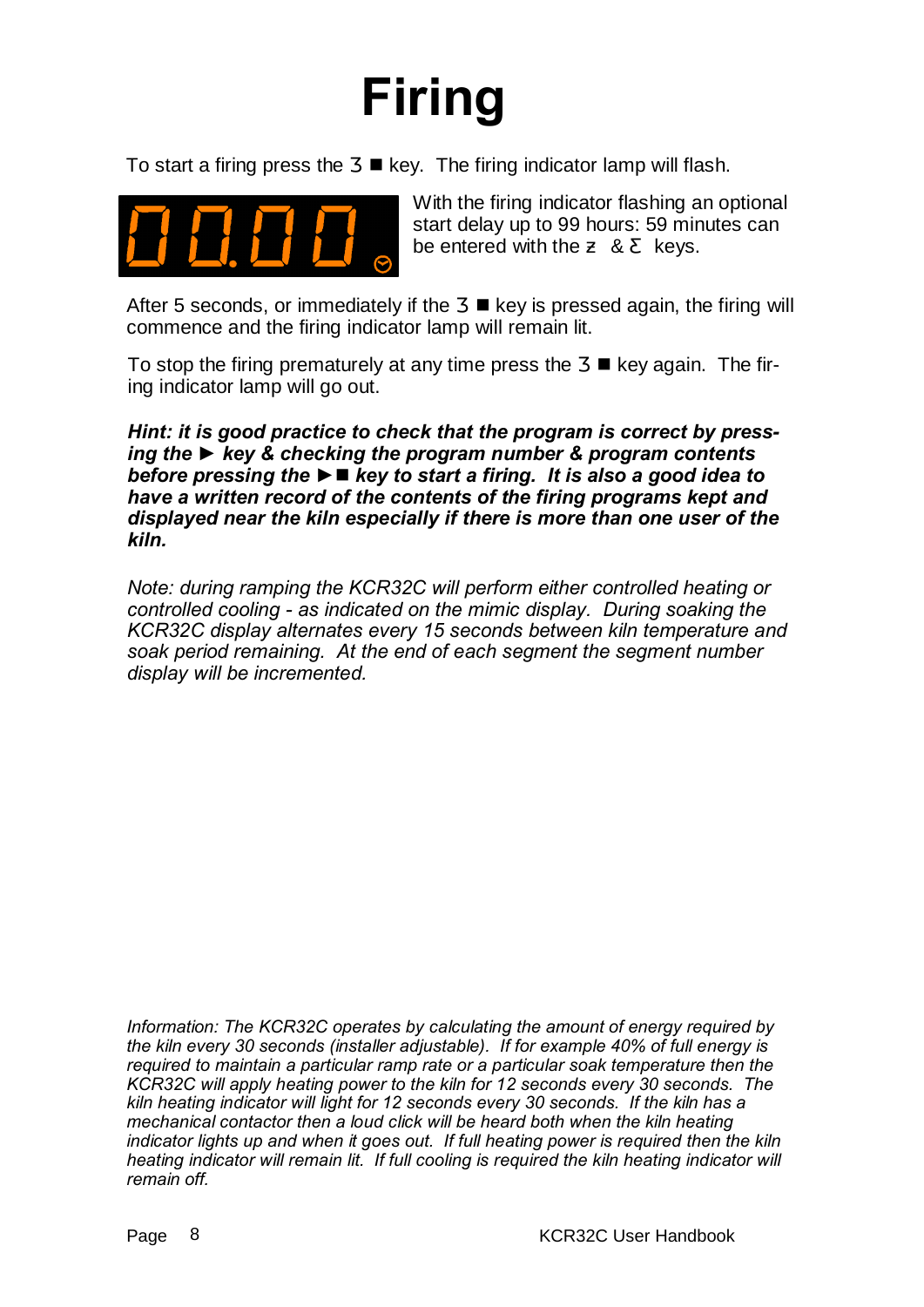### **Cooling**

Upon completion of firing the KCR32C lights all lamps on the mimic display and the kiln is allowed to cool naturally.



While the kiln temperature is above 40°C the display alternates every 5 seconds between the kiln temperature and HOt.



When the kiln has cooled to less than 40°C the display alternates every 5 seconds between the kiln temperature and End.

To return the KCR32C back to idle condition ready for the next firing press the  $\blacksquare$  key (or turn off the power to the instrument).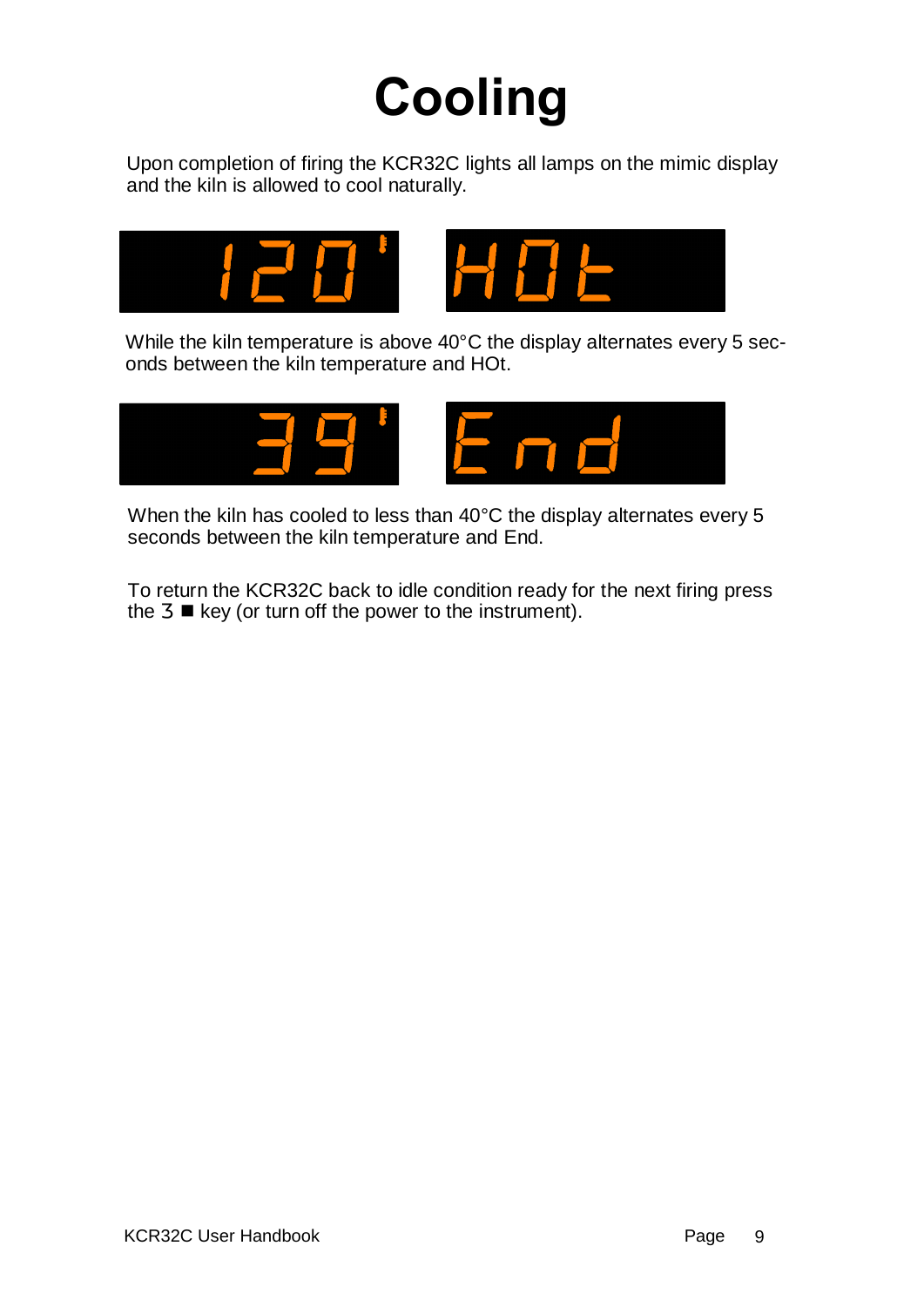# **Operating Notes**

#### Kiln too slow

If the KCR32C is programmed to heat the kiln at a faster rate than the kiln is capable of then the KCR32C will turn on full power then wait until the kiln temperature has risen to the correct temperature before proceeding to the next ramp or soak segment.

Likewise if the KCR32C is programmed to cool the kiln at a faster rate than the kiln is capable of then the KCR32C will apply zero power then wait until the kiln has cooled to the correct temperature before proceeding to the next ramp or soak segment.

#### Heating & Cooling Ramps

The KCR32C is capable of controlled ramps for both heating and cooling. The type of ramp required is determined by comparing the required soak temperature to the soak temperature in the previous segment and is shown on the mimic display.

#### ■ Key Operation

If the  $\blacksquare$  key is pressed during a firing then the firing will be halted (not paused). Pressing the  $\blacksquare$  key again will cause the KCR32C to restart the firing from the beginning. The KCR32C will look at the current kiln temperature and if this is greater than the required soak temperature then the KCR32C will automatically *cool* from current temperature to the soak temperature. This may not be what is desired so the  $\blacksquare$  key should only be used to halt the firing in an emergency.

The program can be paused or program data can be changed while the controller is firing (see next section). This is a better option than using the n key. The program advance feature is however available to recover quickly from  $\blacksquare$  key operation if required.

#### **Memory**

All programs & necessary data are remembered when the KCR32C is turned off. In the event of power failure during firing the KCR32C will automatically resume firing when power is returned (this feature can be disabled: see Installation Handbook).

#### Delayed Start

By default the delayed start time period is initialised to 00:00 for each firing. The KCR32C can however be configured to remember the delayed start time period (see Installation Handbook).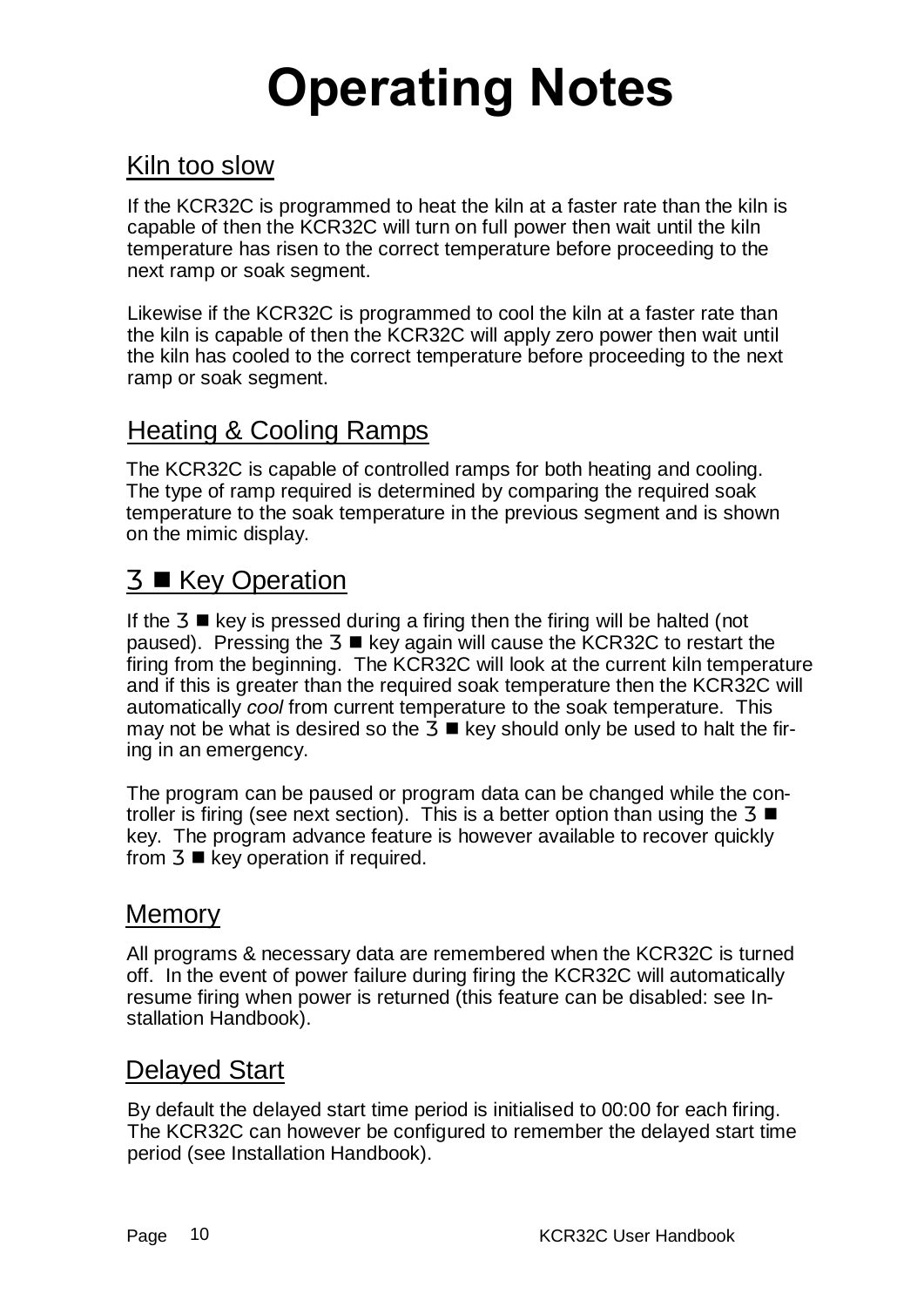# **Adjusting While Firing**

Firing values can be adjusted while the KCR32C is firing. Also there are program pause and program advance features that are particularly useful for glass work.

#### Adjusting Firing Values

While firing operate the key to select the required parameter as shown by a flashing lamp on the mimic display. The firing value is shown on the main display and can now be adjusted with the & keys in the usual way. The contents of the current segment or any segment still to be executed can be changed. Firing will still carry on as normal while these changes are being made. The KCR32C will return to its normal running display 20 seconds after key presses cease (or immediately after End is displayed).

Changes made to programs in this way are stored and are used for subsequent firings.

#### Program Advance Facility

While firing press and hold down the key for 3 seconds to obtain the  $\rightarrow$ (advance) function. The KCR32C will sound a short beep and the executing program will immediately advance one step as indicated by lamps on the mimic panel. The effect of this is as follows:-

If ramping then the KCR32C will switch to soak at the current kiln temperature. If soaking then the KCR32C will advance to the next segment if any, or else it will end the firing.

Changes made to the operation of the KCR32C in this way are temporary and are not stored.

#### Program Pause Facility

While firing press and hold down the key to obtain the **II** (pause) function. The KCR32C will sound a short beep and the executing program will pause indefinitely at the current kiln temperature. To release the pause repeat the above action.



While paused, the kiln temperature display will alternate periodically with a scrolling PAUSEd display and a beep will be sounded.

#### *WARNING - PROGRAM PAUSE*

*The program pause facility should be used with care. Program execution is suspended and the kiln will be held at its current temperature. If left too long at high temperatures kiln damage could result. Pause will automatically release after an Installer-defined time period (default: 2 hours - see Installation Handbook).*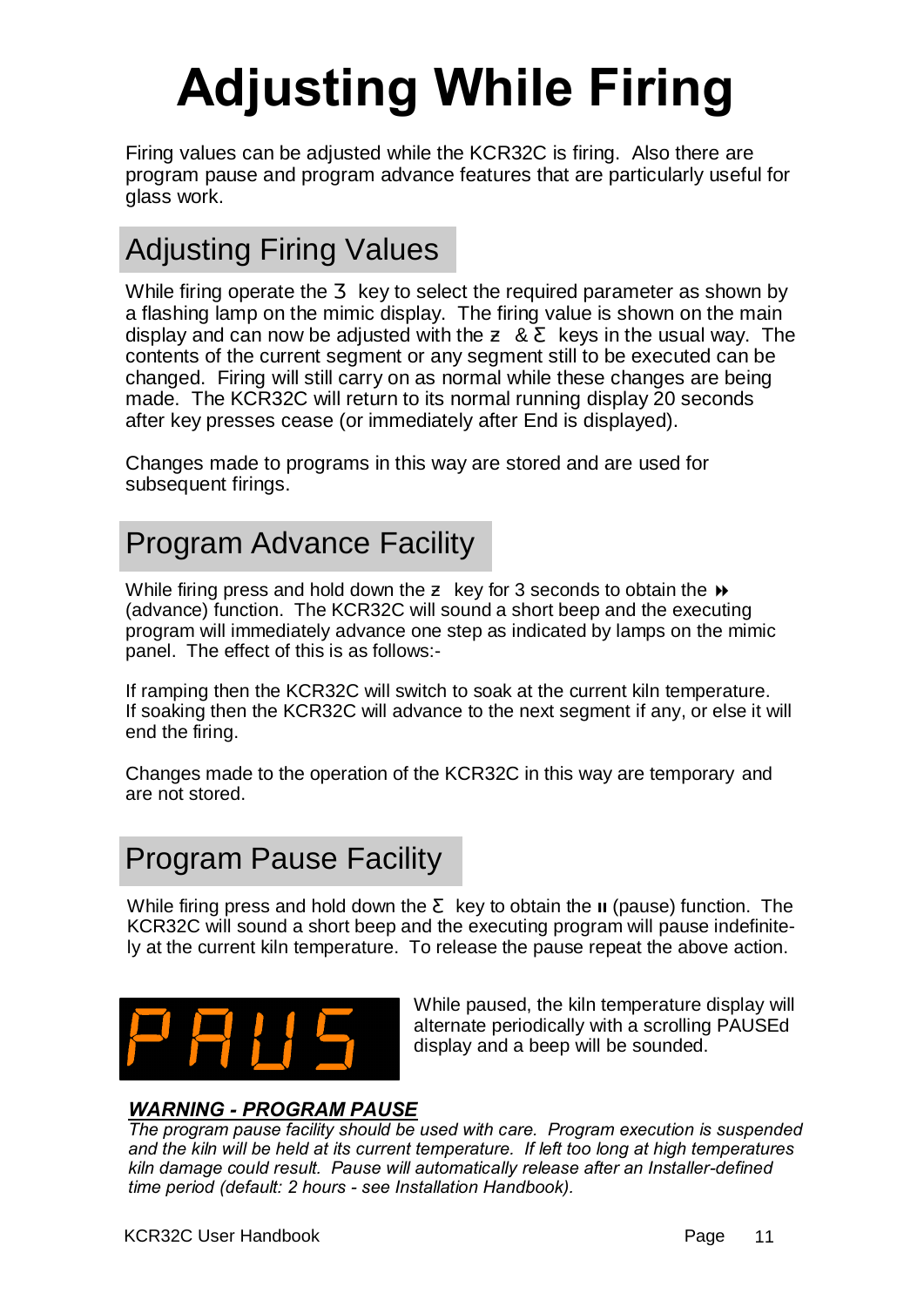### **Error Messages**

If the KCR32C detects a problem the buzzer will sound and an error message will be displayed. This error message will alternate with a display of kiln temperature. The segment number display will show where the error occurred.

To obtain more information on the error operate the key. The first press will display the maximum temperature reached in the firing. The second press will display the length of time that the error has been present. The buzzer will mute.



Heating error. The kiln temperature is not increasing as required. The kiln has been on full power for 15 minutes but the temperature has not increased by at least 2°C.

Possible causes: kiln door or lid not closed properly or door switch faulty or needs adjusting. Heater element open circuit or elements too old. Electrical power phase failure or contactor failure.



Thermocouple or thermocouple wiring open circuit. Get thermocouple and wiring checked. Replace thermocouple if necessary.



Thermocouple reversed (kiln temperature apparently less than -40°C). This is an installation fault. Get wiring checked.



Cooling error. The kiln has been on zero power for 30 minutes but the kiln temperature has not fallen by at least 1°C.

Possible causes: contactor failure (contacts welded?) or thermocouple connection intermittent or high resistance.



Kiln temperature overshoot. The kiln temperature exceeds the desired temperature by a preset limit as shown below:-

| <b>Desired Temperature</b>                                | Overshoot allowed |  |  |  |
|-----------------------------------------------------------|-------------------|--|--|--|
| Less than $100^{\circ}$ C                                 | $+60^{\circ}$ C   |  |  |  |
| More than 100 $^{\circ}$ C but less than 200 $^{\circ}$ C | $+50^{\circ}$ C   |  |  |  |
| More than 200 $\degree$ C but less than 600 $\degree$ C   | $+30^{\circ}$ C   |  |  |  |
| More than 600°C                                           | $+20^{\circ}$ C   |  |  |  |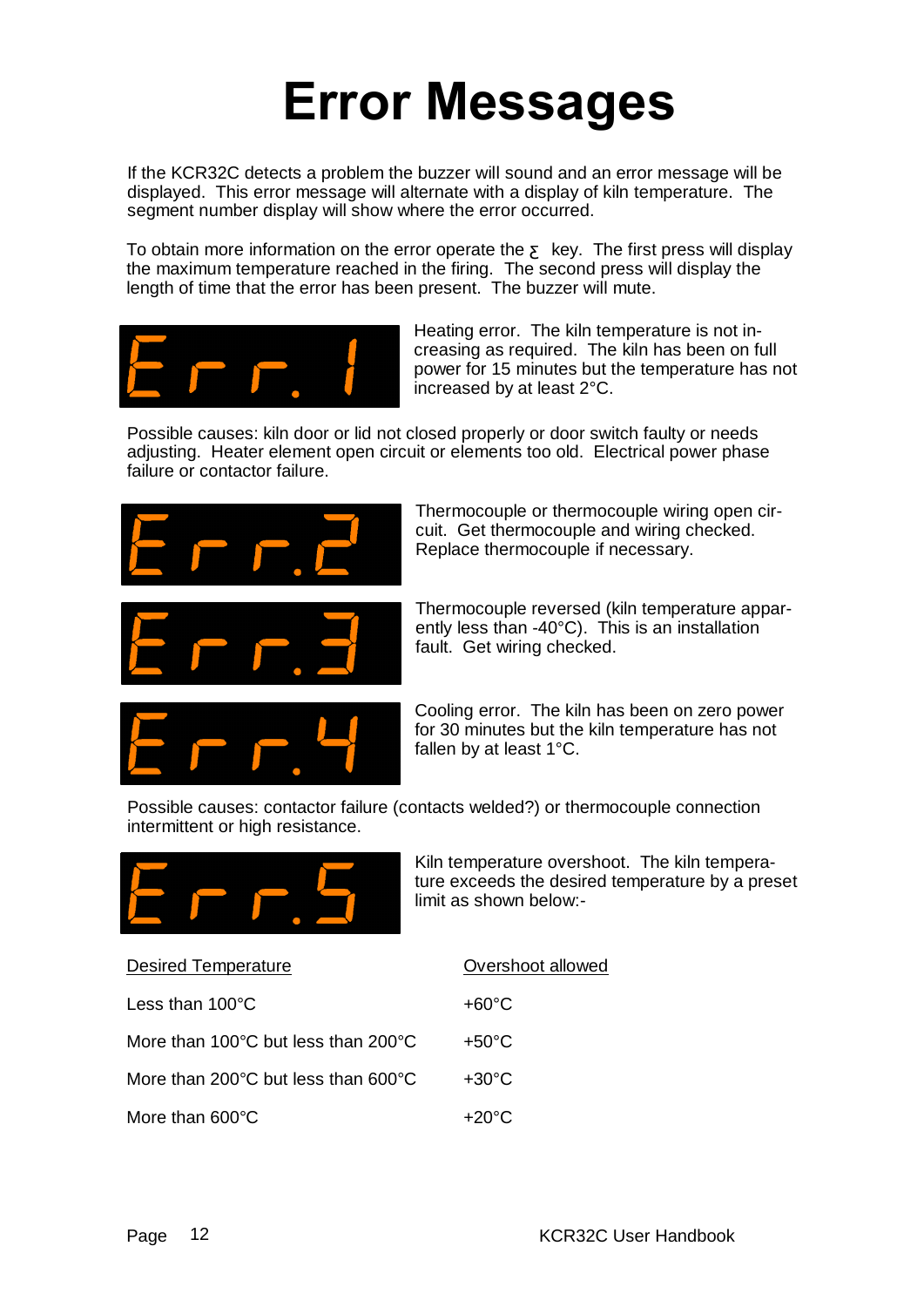

Maximum firing time exceeded. The length of the firing has exceeded an installer selectable limit.

Maximum room temperature exceeded. The internal temperature of the KCR32C has exceeded an installer selectable limit.

Possible causes: kiln room vent fan failure, kiln room too small, ventilation grills blocked, damper or bung left open, controller mounted too close to kiln.

All these error messages cause the KCR32C to terminate the firing. The alarm buzzer will sound once per second. To reset the KCR32C turn off the power to the instrument and have the fault investigated and rectified by your installer or kiln service engineer.

#### *Note: these error messages are provided to detect kiln faults and so offer some protection to the kiln.*

*Technical note: these error messages will cause the alarm relay to open.* 

#### Firing Program Errors



Program Error. This error message is displayed if a potential error is detected within the firing program when the  $\blacksquare$  key is pressed to start a firing. The alarm buzzer will sound 3 times and the segment display will show the<br>his error press the key. The KCR32C will

suspect segment number. To clear this error press the now enter programming mode to allow the suspect program to be viewed and altered if necessary. If a fault is found then correct it. If no fault is found then press the  $\blacksquare$  key again to force the firing program to start. A potential programming error is defined as a very low ramp rate to a very low temperature. Such a programming fault might cause very long firing times with potential kiln damage.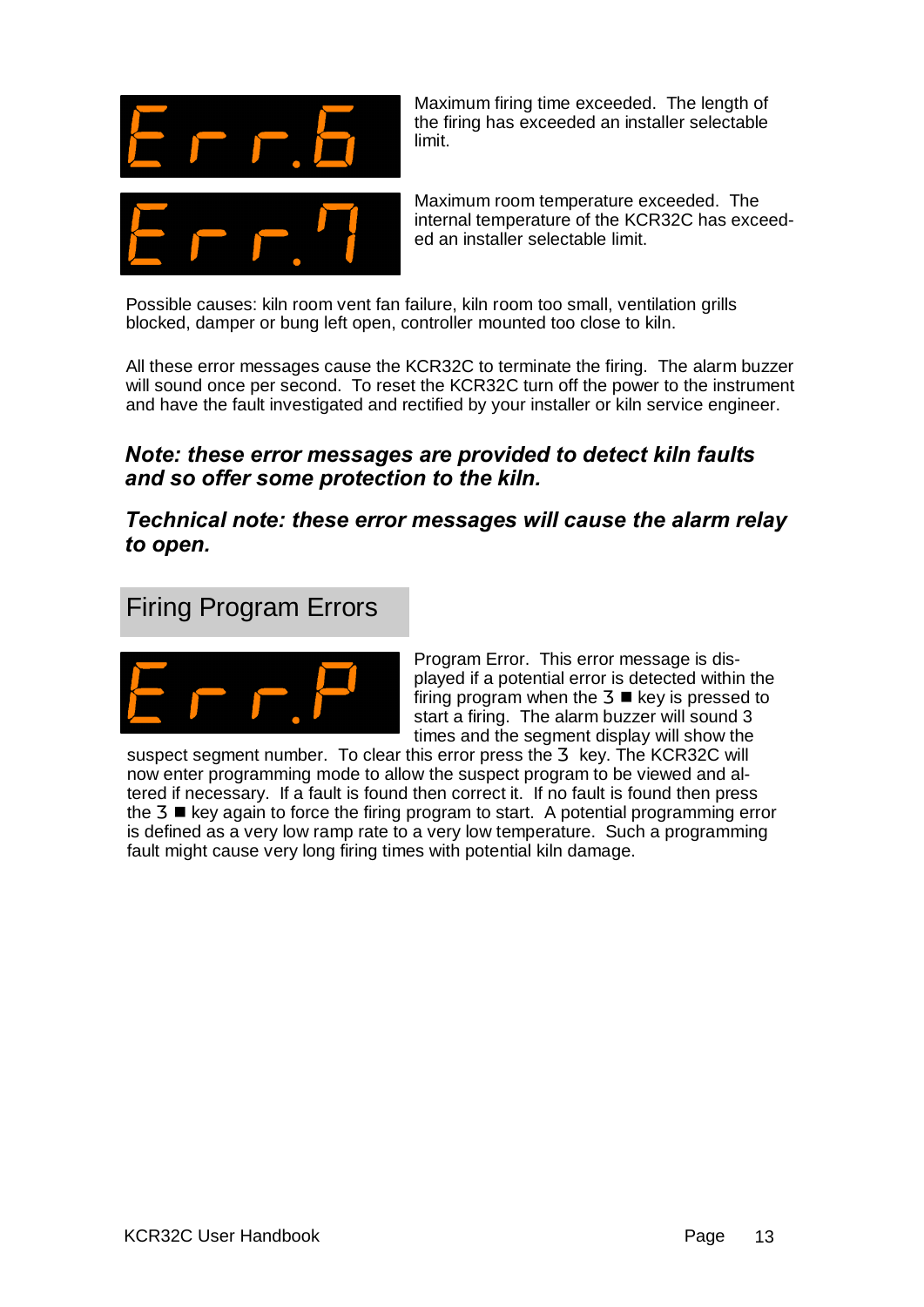### **Other Features**

#### Energy Used & Setpoint Displays

Operate the key at any time to show the amount of electrical energy used in kWh. If pressed during a firing it shows the energy used so far. After a firing it shows the total energy used for that firing. This information is stored while power is off and is only reset to zero when a new firing is started. If the value displayed is always 0.0 then the kiln power rating has not been configured - see installation handbook.

Operating the key a second time shows the current set-point (the temperature which the KCR16 is currently trying to achieve).

#### Keyboard Lock Facility

The keys on the KCR32C can be locked so that pressing them has no effect. This is an anti-tamper feature used to ensure that the operation of the KCR32C or the program data cannot be altered by un-authorised people. The KCR32C can be locked when it is idle (not firing) or while it is firing. It cannot be locked while it is being programmed.



Press the & keys together & hold down for 5 seconds to lock or to unlock.

#### Power Failure Recovery

If power fails during firing then the KCR32C recovers as follows:- For power failure during start delay the KCR32C times off the remaining start delay when power returns. For power failure during ramping the KCR32C continues the ramp it was previously executing. For power failure during soaking the KCR32C ramps back up to soak temperature at the correct ramp rate then applies the remaining soak period. This recovery scheme can be disabled if required (see installation handbook) - the KCR32C will then lock up with FAIL displayed and kiln off in the event of power failure.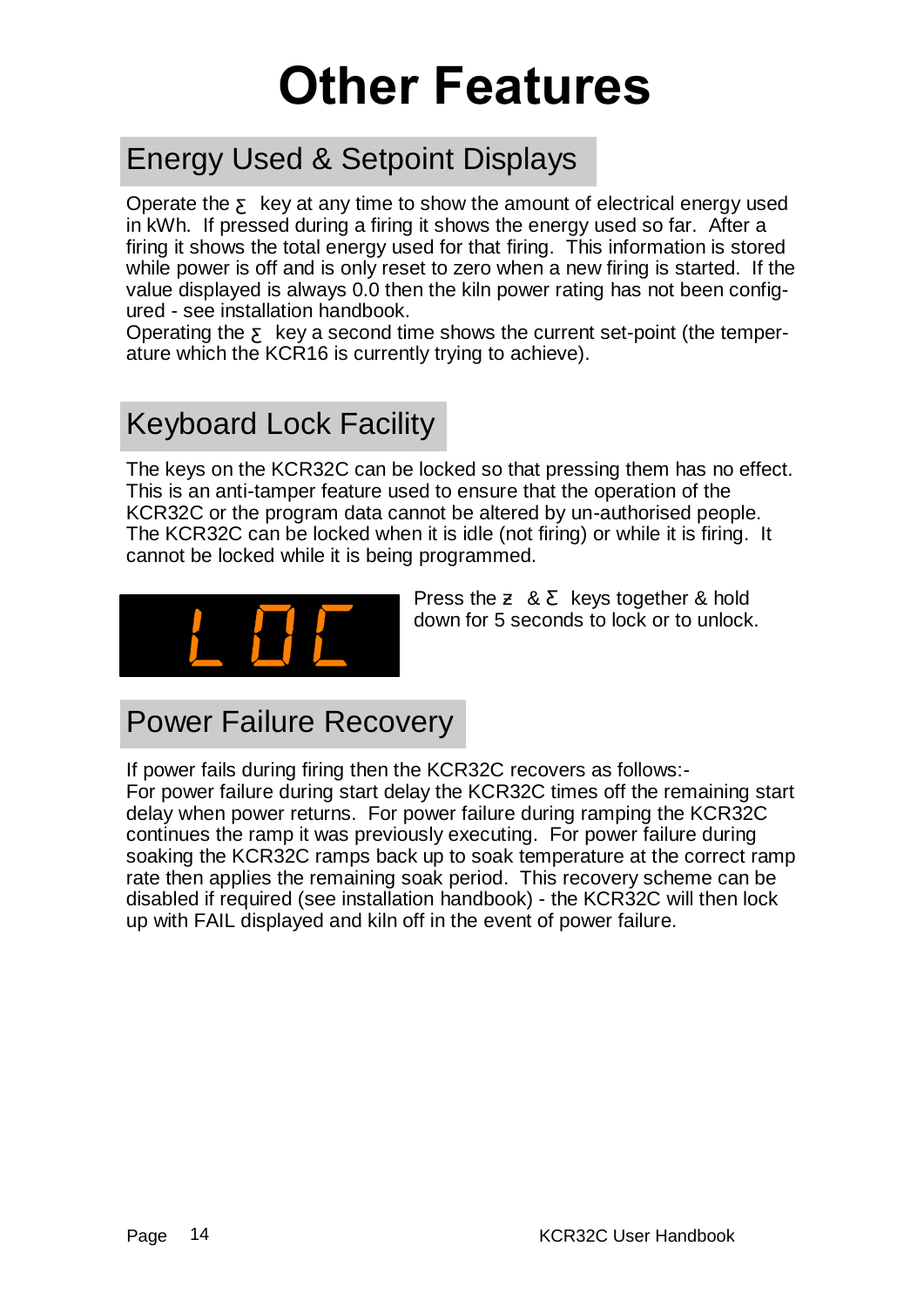### **Sample Ceramics Programs**

| Program<br><b>Number</b> | <b>Program Name</b>                                    | Seg 1<br>Ramp<br>Rate<br>°C/hr | Seg 1<br><b>Soak</b><br>Temp<br>°C | Seg 1<br>Soak<br><b>Time</b><br>hr.mn | Seg <sub>2</sub><br>Ramp<br>Rate<br>°C/hr | Seg 2<br><b>Soak</b><br>Temp<br>°C | Seg <sub>2</sub><br><b>Soak</b><br><b>Time</b><br>hr.mn | Seg 3<br>Ramp<br>Rate<br>°C/hr |
|--------------------------|--------------------------------------------------------|--------------------------------|------------------------------------|---------------------------------------|-------------------------------------------|------------------------------------|---------------------------------------------------------|--------------------------------|
| $\mathbf{1}$             | Slow Bisque                                            | 60                             | 600                                | 00.00                                 | <b>FULL</b>                               | 1000                               | 00.00                                                   | End                            |
| $\overline{c}$           | Normal Bisque                                          | 100                            | 600                                | 00.00                                 | <b>FULL</b>                               | 1000                               | 00.00                                                   | End                            |
| 3                        | <b>High Bisque</b>                                     | 100                            | 600                                | 00.00                                 | <b>FULL</b>                               | 1140                               | 00.00                                                   | End                            |
| $\overline{4}$           | Brush-on<br>Earthenware Glaze<br>1000°C (Cone 6)       | 100                            | 300                                | 00.00                                 | <b>FULL</b>                               | 1000                               | 00.00                                                   | End                            |
| 5                        | <b>Standard Earthenware</b><br>Glaze 1100°C            | 100                            | 300                                | 00.00                                 | <b>FULL</b>                               | 1100                               | 00.00                                                   | End                            |
| 6                        | Earthenware High<br><b>Temperature Glaze</b><br>1140°C | 100                            | 300                                | 00.00                                 | <b>FULL</b>                               | 1140                               | 00.00                                                   | End                            |
| $\overline{7}$           | Mid-Range<br>Stoneware Glaze<br>1200°C                 | 100                            | 300                                | 00.00                                 | <b>FULL</b>                               | 1200                               | 00.00                                                   | End                            |
| 8                        | Standard<br>Stoneware Glaze<br>1260°C (see note)       | 100                            | 300                                | 00.00                                 | <b>FULL</b>                               | 1235                               | 00.00                                                   | End                            |
| 9                        | Onglaze 780°C                                          | 100                            | 400                                | 00.00                                 | <b>FULL</b>                               | 780                                | 00.00                                                   | End                            |
| 10                       | Lustre 750°C                                           | 100                            | 400                                | 00.00                                 | <b>FULL</b>                               | 750                                | 00.00                                                   | End                            |

#### Note

It has been found that a kiln controller will give greater heat work as the temperature increases. Therefore to achieve a stoneware firing of cone 8-9 we suggest setting the final soak temperature to 1235°C. A slight adjustment can then be made after the first firing. It should be remembered that kiln controllers are indicators of temperature and the effects of faster or slower firings may cause extreme variations in the end result. This is known within ceramics as beatwork. Cones are measures of heatwork and it is strongly recommended that cones are always used in conjunction with a kiln controller to appreciate the differences between heatwork and temperature indicated by the controller. Stoneware firings will also demonstrate the greatest potential differences between heatwork and indicated temperature.